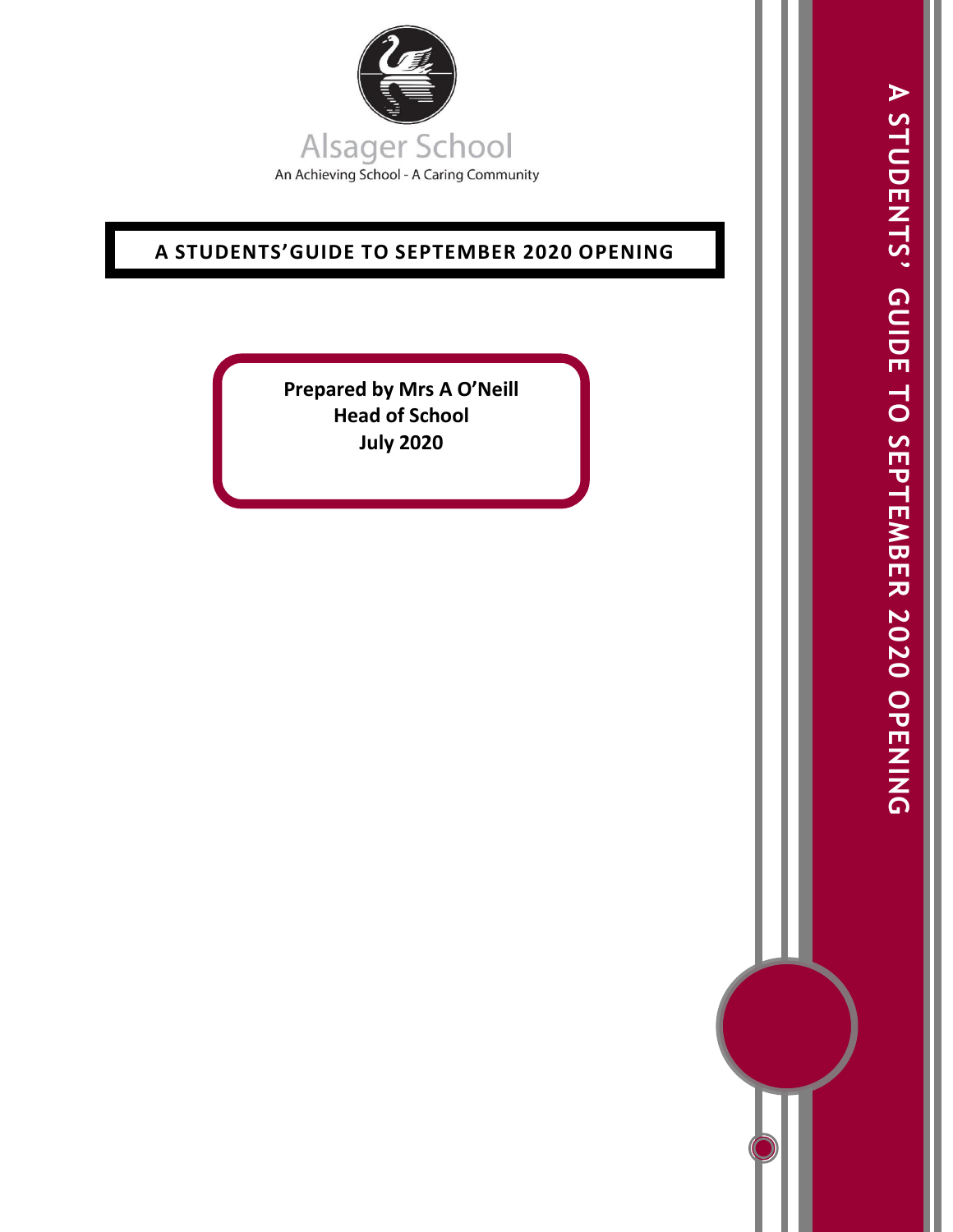*We are all really excited about returning to school in September. It will be lovely to see familiar faces and welcome our new year 7 and sixth formers joining us for the first time. We pride ourselves on being a caring community; showing respect and kindness to everyone. We will all need to work hard in September to ensure that we maintain our high standards. We have provided key information below to questions you may have about returning to school in September. Things will be slightly different and we all have a part to play to ensure that we are all safe in school. We will be expecting you to be sensible on your return so that we can all enjoy being back at Alsager School.* 

# **Will it be safe for me to come back to school?**

*We are following up to date Government advice and putting in measures to help keep us all safe. We cannot eliminate risk but if we are all sensible and follow instructions we will help to reduce any risk. We have had a lot of children return to school during the summer term and they have all been kept safe.* 

# **Will year groups be kept apart?**

*The Government guidelines requests that pupils are divided into 'bubbles'. In secondary schools, a bubble is classed as a year group. At Alsager School, all of your lessons are taught in year group classes. We will have specific zones around our school campus for each year group. You will go to your zone at the start of the school day and for all breaks. Entry and exit to any building will be staggered. The zones are listed further in this document. We will do all we can to prevent 'bubbles' mixing. We will rely on you all to be sensible during this time.* 

# **Will I have to wash my hands more regularly?**

*Good hand hygiene is critical to ensure we minimise the risk within our school community. There will be hand sanitiser points available throughout the school and in every classroom as well as tissues. You will be encouraged to wash their hands in any classroom with a sink (e.g. Art, Science) or sanitise your hands regularly throughout the day. It would be a good idea to bring your own hand sanitiser and some tissues.* 

# **Will I have to wear a face mask in school?**

*The current Government guidance states that students and teachers do not need to wear a face mask in school. If this changes we will let you know.* 

# **Can I still take all my subjects? I really enjoy practical work.**

*We believe all students should have access to a broad and balanced curriculum and all pupils will start in September with a 'normal' timetable. It is not our intention to restrict access to certain subjects.*

# **Will I have to wear my school uniform and a blazer?**

*Yes. We set high standards at Alsager School and those of you currently in Y7-10 will know that we expect all students to wear school uniform and follow our uniform policy. We will have standards cards and we will check uniform throughout the day. Most of you have been away from school for 5 months. It would make sense to follow our uniform policy so that you can be*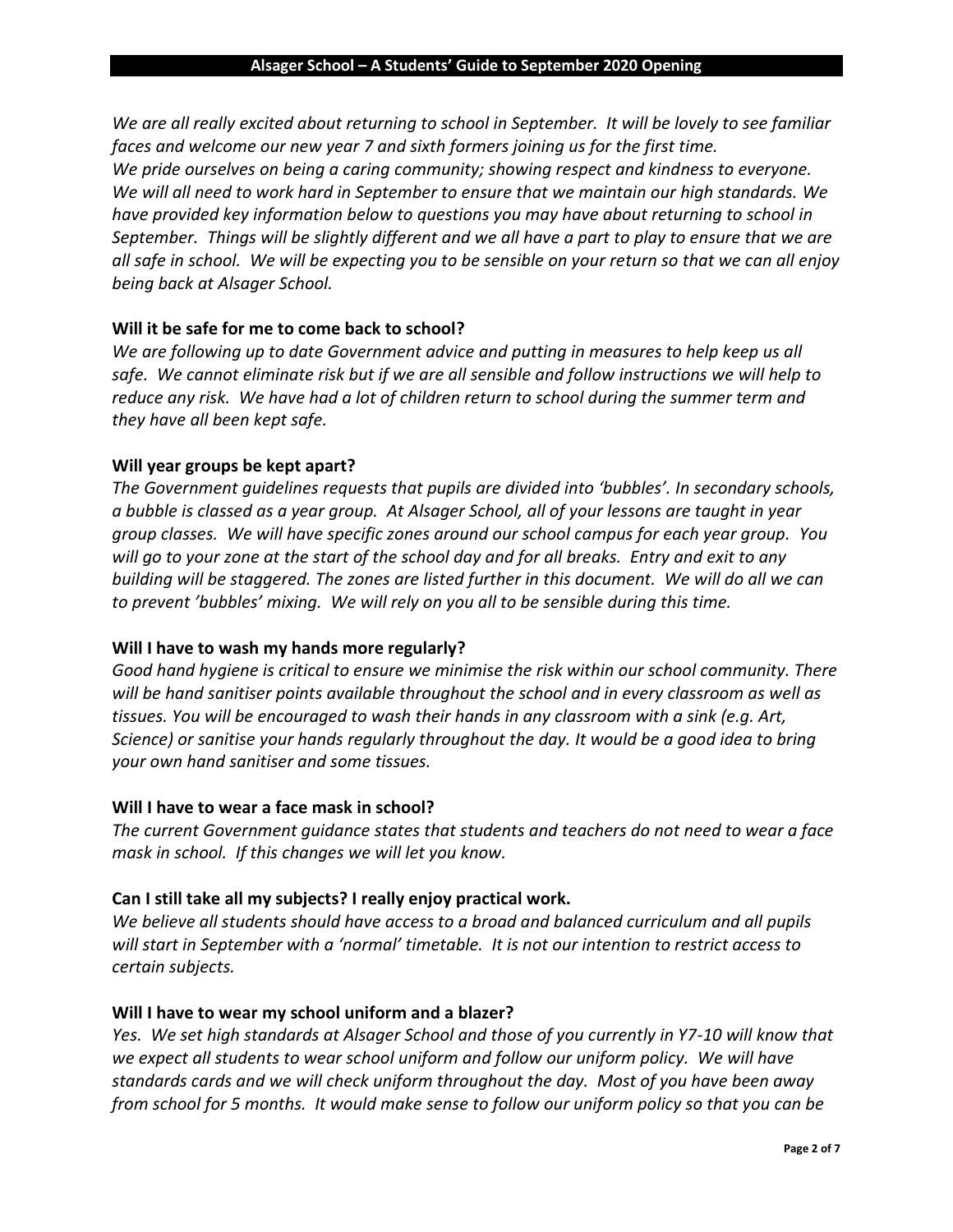*in every lesson. We will continue to implement sanctions if students do not stick to the uniform policy. You are free to make choices; you are not free to choose the consequences.* 

## **I am worried that I have missed a lot of learning.**

*There has been a lot of talk on television and in newspapers about 'lost learning'. You must not worry about this. When you return to school in September, you will be in safe hands. Our teachers will continue to deliver exciting and challenging lessons and we will make sure that we cover important bits that you may not have understood. The important thing is that you commit to your learning, you come to school every day and complete all work fully.* 

## **Is attendance compulsory in September?**

*On 2nd July, the government announced that schools are to open fully in September to all children and all children must attend school. If you are worried about coming back to school I would suggest contacting your form tutor or Head of College so that they can offer you support.*  **Will I do PE?**

*Our intention is for all pupils to take part in PE lessons. We are currently reviewing our offer to ensure the safety of all pupils and staff. Any changes to our PE offer will be communicated at a later date.* 

## **Will I do science experiments?**

*Our science team are investigating ways which may make it possible for you to conduct experiments. We know how much you enjoy conducting experiments, but we need to make sure that it is safe to do so.* 

# **I have enjoyed getting up a bit later during lockdown and am scared that I will be in trouble if I come to school late.**

*We will expect all students to arrive at school on time. We will continue to use our detention system for students who are late. We advise you to use the six weeks' holiday to start to get back into a routine. Remember too, that having a breakfast before coming to school will help with your concentration. You will only be able to buy food at lunchtime in school.* 

### **What food will be available?**

*Food will only be available at lunchtime. We know that many of you do not have breakfast before coming to school, preferring to have an extra few minutes in bed! A good breakfast is the most important meal of the day. It provides your body with fuel. We notice a significant difference in a child's performance when they have eaten.* 

*We have made slight changes to our lunchtime provision. In order to facilitate such large numbers in a limited time frame, there will be a reduced food offer. When we have more information regarding the menu, we will let you know. We are keeping our fingers crossed that Matt will be able to bake chocolate crunch. Years 10, 11, 12 and 13 will still be allowed off site at lunchtime to go to the village. In order to maintain social distancing, year 10 and year 11 will have separate lunch times. The school day is long and you have probably been used to regular snacks during lockdown so we recommend bringing a snack.*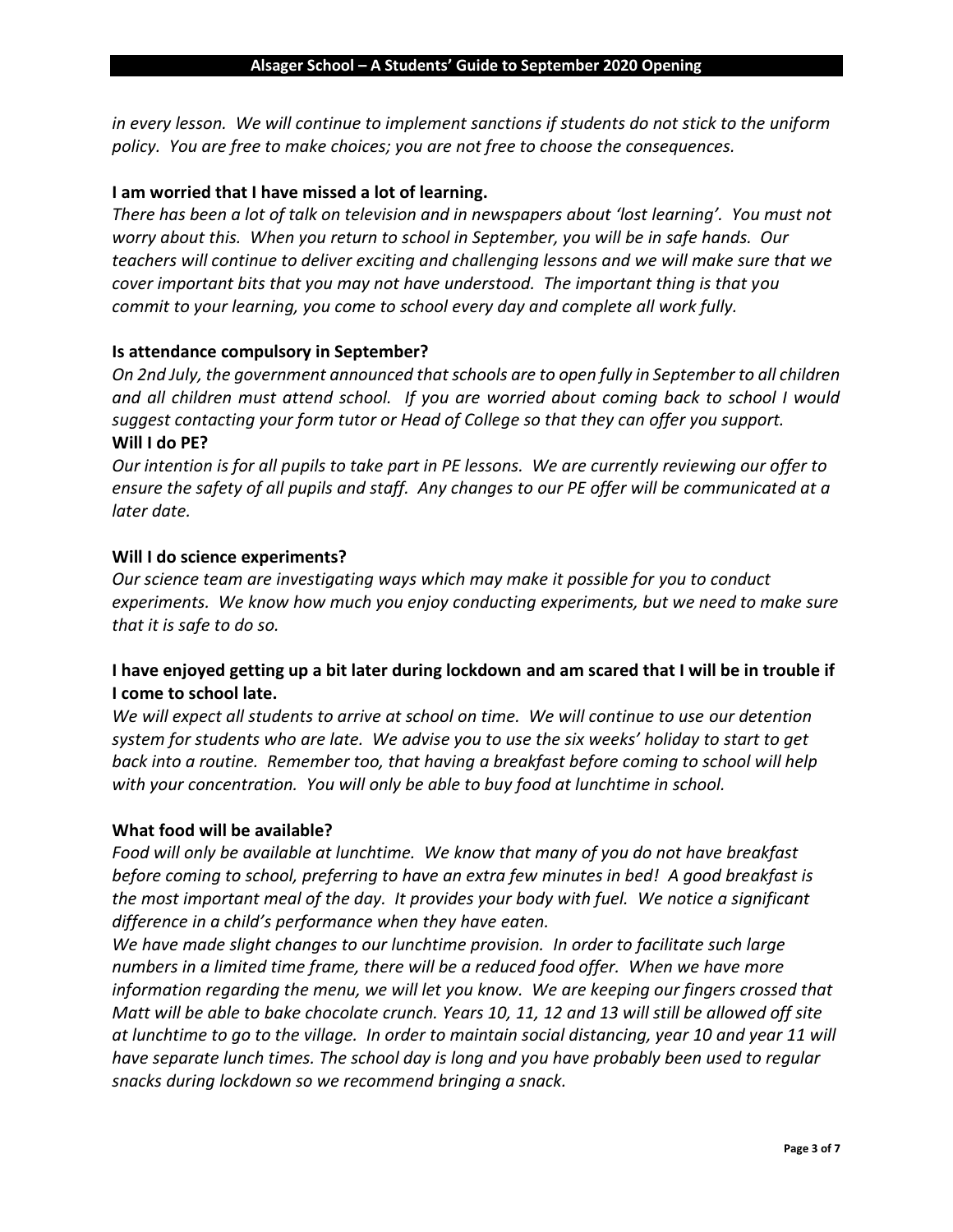## **Will homework club still run?**

*We will continue to provide space after school for you to do homework. Details will be shared with you and posted on our website. Doing homework in school is a good habit to get into.* 

## **Can I still go to the LRC?**

*The LRC will remain open. We have a rota for each year group. Details about the LRC can be accessed on our website.* 

## **Who can I talk to if I am worried?**

*There are lots of people you can talk to in school if you are worried. The Heads of College are easy to find and they are great at providing reassurance. Our learning support team are available throughout the day but you can also talk to your form tutor or a teacher you feel comfortable talking to.* 

## **Will the school day be the same as before?**

*In order to ensure that we reduce the risk of year groups mixing with each other, we will have staggered entry and exit to all buildings which will affect the start and end of the day. In addition to that change, we have incorporated additional breaks. The breaks will give you the chance to have fresh air, some time to chill between lessons and catch up with friends who are in your year group.*

## **When will I be able to use the toilet?**

*We have added two extra breaks to your school day. You will have a break after each lesson. You will be able to go to the toilet during breaks.*

### **When should I arrive at school?**

*We want to discourage year groups mixing on the way to and from school as much as possible so we are suggesting the times below for you to arrive at school. If you cannot come at that time, that is fine. You need to make sure that you arrive by 8:35 and go straight to your year group zone.* 

- **1. Y7: 8:20am**
- **2. Y8 8:25am**
- **3. Y9 8:30am**
- **4. Y10 8:35am**
- **5. Y11 8:35am**
- **6. Y12/13 on site by 8:35am**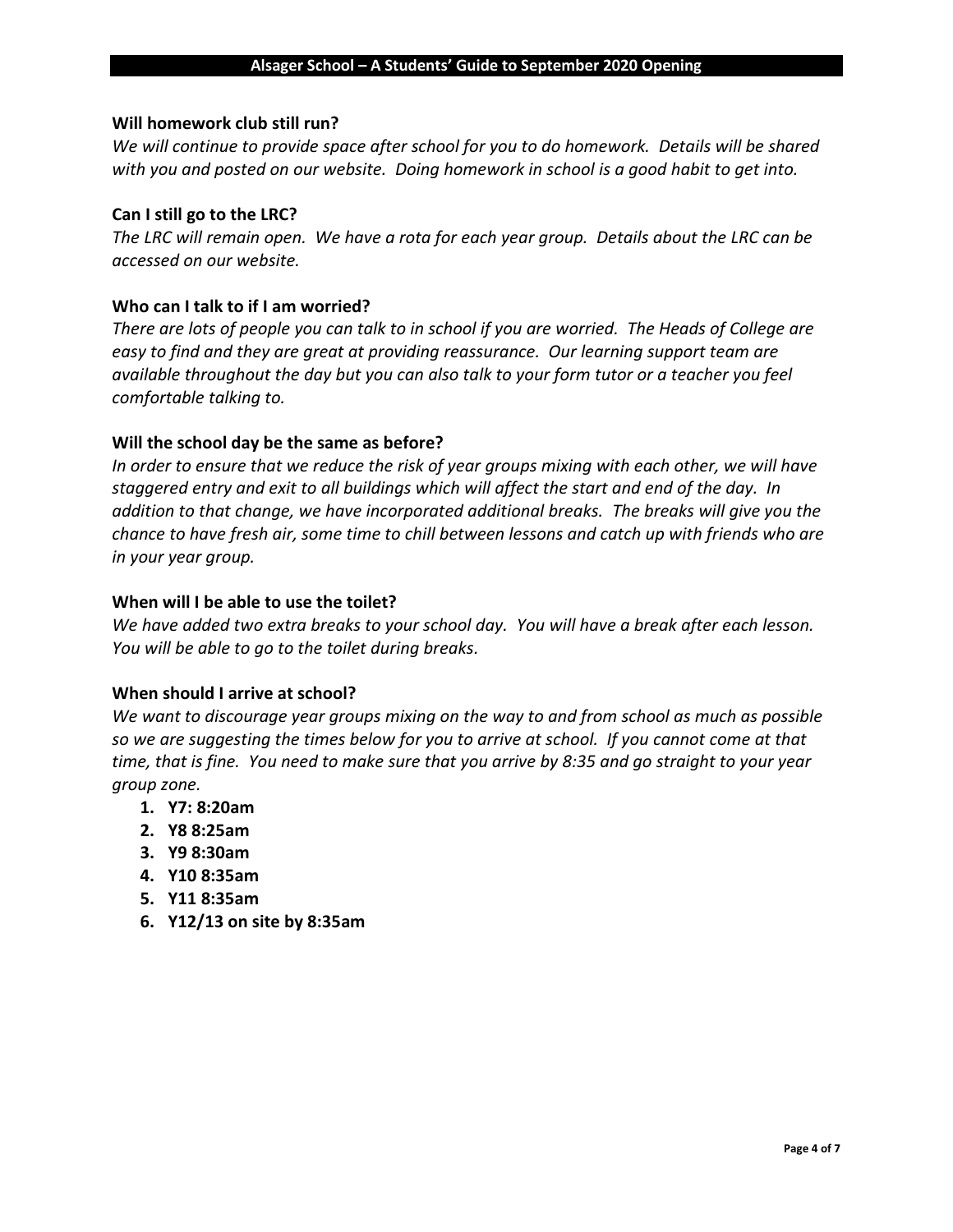## **Year Group Zones:**

Outside areas around the school campus will be specific per year group

- **1. Year 7: Tennis Courts**
- **2. Year 8: Astro turf – labelled for year 8**
- **3. Year 9: Astro turf – labelled for year 9**
- **4. Year 10: outside HHH**
- **5. Year 11: ADT area (outside Mrs Howard's room)**
- **6. Year 12/13 – outside sixth form area.**

**What are the new timings to the school day?**

### **School Day**

| 8:40-9:40am                                             |
|---------------------------------------------------------|
| 9:40-9:50am                                             |
| 9:50-10:50am                                            |
| 10:50-11:05am                                           |
| 11:05-12:05pm                                           |
| 12:05-1:05pm                                            |
| 1:05-2:00pm                                             |
| 2:00-2:10pm                                             |
| 2:10-3:10 pm(staggered exit-Year 7 first, year 11 last) |
|                                                         |

# **What time will I have lunch?**

*Year 7 will have lunch at 12:30. Your form tutor will bring you to Best Bite.*

*Year 8 will have lunch at 12:00. You will have lunch in Hollinshead Hall.*

*Year 9 will have lunch at 12:00. You will have lunch in Best Bite.*

*Year 10 will have lunch at 12:30. You can go to The Shack or leave site to go to the village. If you go into any shop you will have to wear a face covering.*

*Year 11 will have lunch at 12:05. You can go to The Shack or leave site to go to the village. If you go into any shop you will have to wear a face covering.*

*Year 12 will have lunch at 12:30. You can go off site or eat in Best Bite or the sixth form café. If you go into any shop you will have to wear a face covering.*

*Year 13 will have lunch at 12:05. You can go off site or eat in Best Bite or the sixth form café. If you go into any shop you will have to wear a face covering.*

*Your form tutor will give you further information regarding form times and where you need to be at certain times. Lunchtimes will be a lot different and we are relying on you all to be sensible and follow instructions.*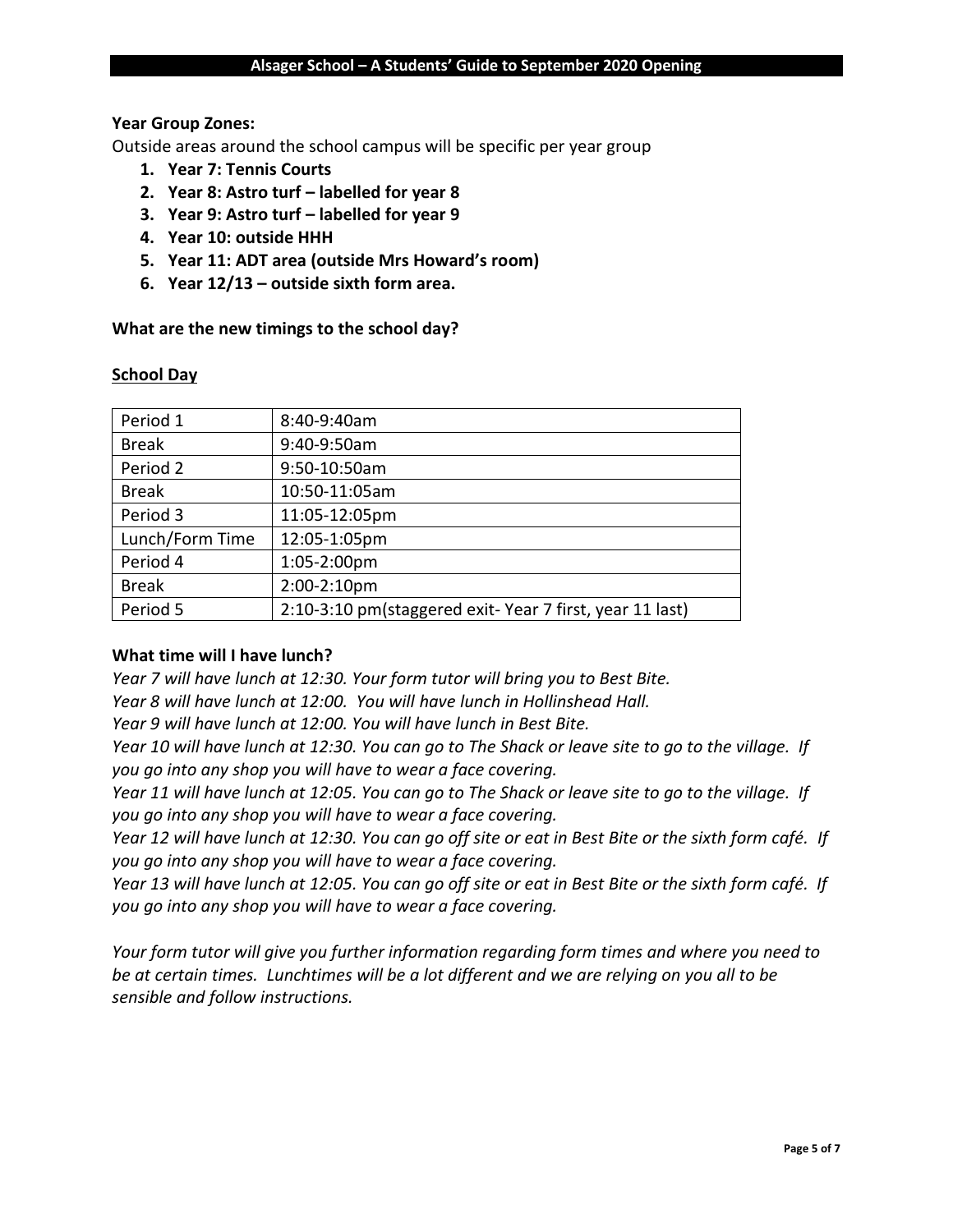#### **Alsager School – A Students' Guide to September 2020 Opening**

### **Where do I go if it is raining at breaktime?**

*We have allocated the following areas for wet break:* 

- *1. Year 7 sports hall*
- *2. Year 8: Hollinshead Hall*
- *3. Year 9: Best Bite*
- *4. Year 10: PE3/Gym*
- *5. Year 11: ADT Quad*
- *6. Year 12/13 – Sixth form area/café/canteen side*

### **Which entrance should I use to get to school?**

*You may use the entrance that is most convenient for you. We are having a staggered entry and exit onto the school campus.* 

### **Can I walk to school with my brother/sister?**

*Yes. It is nice to be able to walk to school with a sibling. You should avoid walking to school with friends who are not in your year group.* 

#### **Will there be any extra days for Y6 transition?**

*We have sent out details about a transition week which will start on Monday 24TH August. Please note that the walkabout scheduled for Tuesday 1st September has been cancelled.* 

#### **What are the arrangements for the first day?**

*Year 7 and Y12 should be on the site for 8:35. Year 7 should assemble outside Hollinshead Hall and Year 12 should go straight to the sixth form area.* 

*Years 8, 9, 10, 11 and 13 should be on the site no earlier than 10:55 and they should go to their year group zone. A member of staff will be on the school gates to remind them.* 

### **Will exams in summer 2021 take into account lost learning?**

*There is currently a consultation in place to review exam specifications for students due to take exams in summer 2021. At the moment it looks as though there will be minimal change for the majority of subjects. Once the consultation is closed and the exam boards have finalised their decision we will share the information with students and parents. It is important that we do not panic our students and remember that every student across the country is affected in the same way.* 

### **Can I collect my exam results from school?**

*Students in Y11 and Y13 can collect their exam results from school. Year 10 will receive theirs in September. Details have been posted to all students giving specific times when they can come onto site. Full details can also be found on our website.*